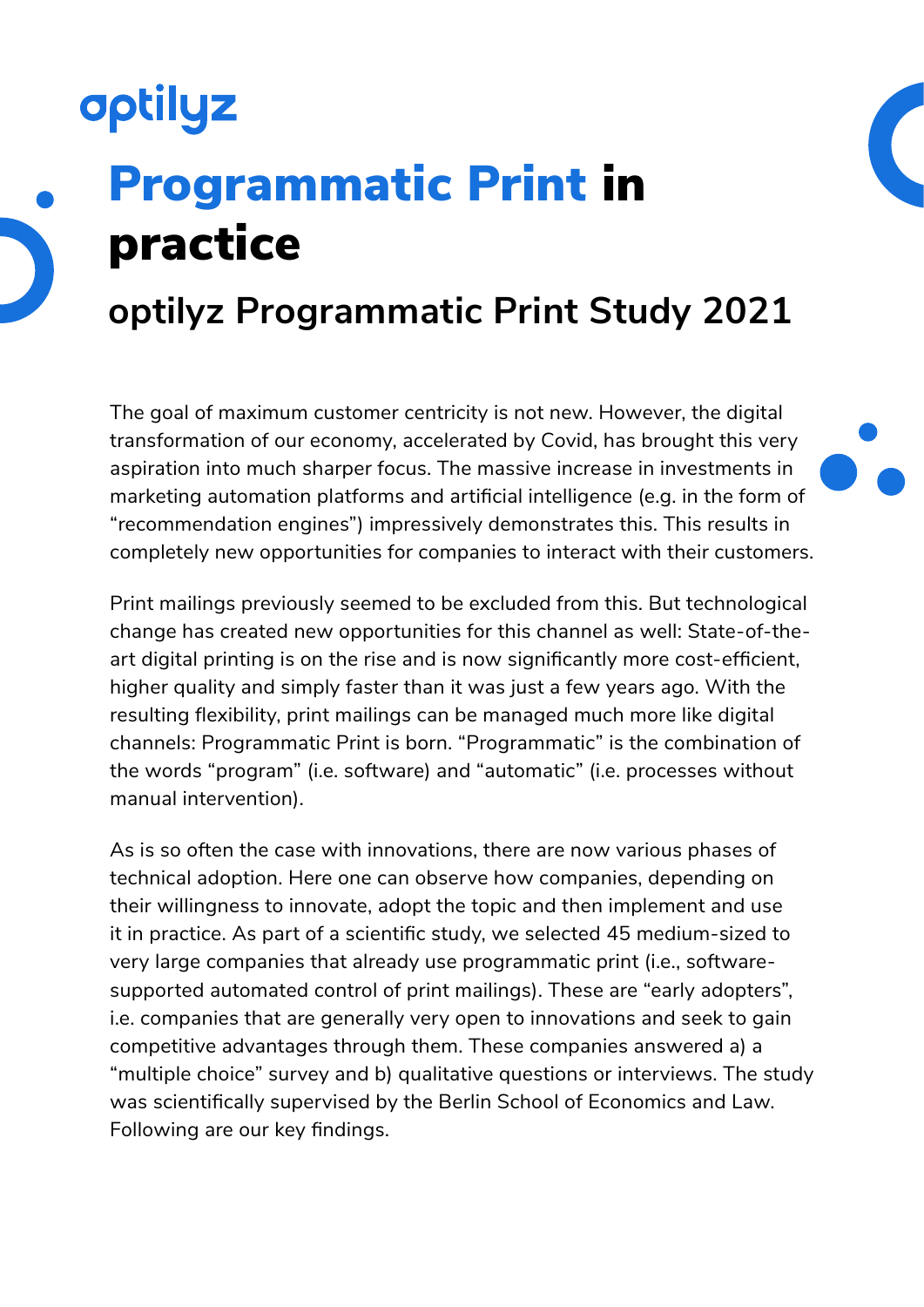### **Marketing automation systems are drivers of Programmatic Print**

**90%** of the companies surveyed that rely on Programmatic Print use **marketing automation solutions** such as Salesforce Marketing Cloud, Emarsys (SAP) or DynaCampaign. On the one hand, this shows that companies that programmatically manage print also rely on innovative and technology-driven approaches in other areas. On the other hand, these solutions are also a basis for programmatic print. After all, implementing an automated data transfer via API interface when a marketing automation system is in use usually requires only a few clicks. If this is not the case, it is often a matter of much more complex and less agile approaches where, for example, very old-fashioned SFTP servers and the like still have to be used. Among the companies surveyed, the retail sector relies particularly heavily on these systems - especially in the context of the customer loyalty programs that are much more extensively represented there.

### **Hyper-personalization is not yet a standard in programmatic print either**

Personalization on print mailings can take on different forms: From the "simplest" form of a customer-specific address to hundreds of fields and even customerspecific images (e.g. in the form of product recommendations). Here, the situation is similar to that in email marketing: one wants to act in a maximally relevant and personalized way, but the demands on the existing data are partly too high to allow a comprehensive implementation.

In addition to the address, **90%** of companies also rely on personalization through **personal salutations** ("Hello <first name>!") and the other use of customers' first and last names to communicate more directly.

Surprisingly, it was revealed that only **67%** of respondents rely on **individual coupon codes**. The reason for this, however, is mostly voucher code solutions, which are in use and, in the case of barcodes, for example, cannot generate codes tied to individual customers but only suitable for campaigns. In contrast to digital marketing, this is of course a disadvantage, because the allocation of purchases to specific customers and the possible analyses are made more difficult.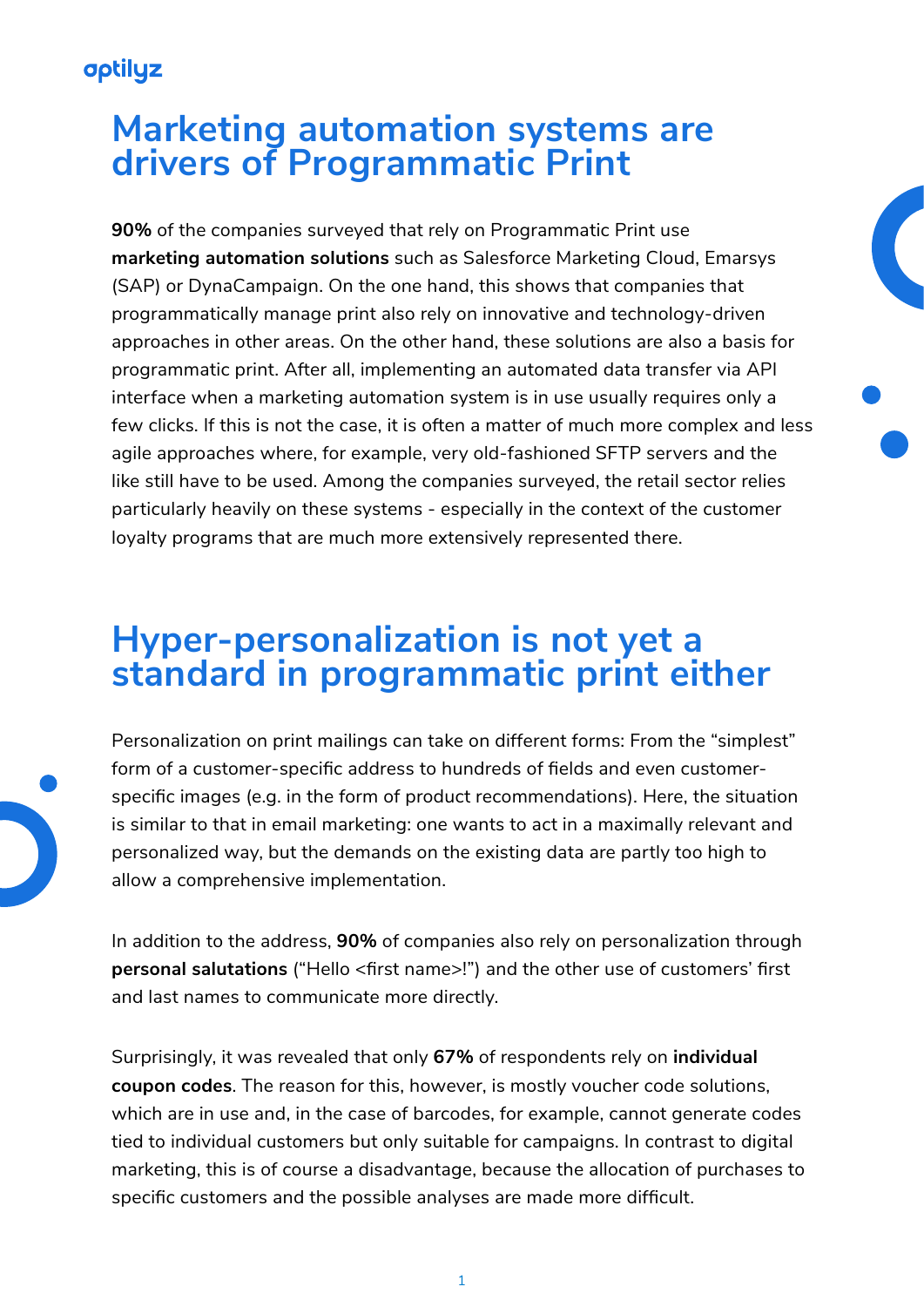**Product recommendations** are already used by **30%** of the companies. However, it should be noted here that this takes place in just under half of the cases on the basis of clusters (in the simplest case men & women) and only 13% of the companies rely on 1:1 image personalization. However, massive growth can be observed here. At optilyz, for example, a mid double-digit number of companies are currently in the setup of image personalization based on product recommendations generated by the marketing system. Of course, this is also related to the use cases for print mailings, because generic images are simply less suitable for e.g. shopping cart abandonment campaigns or cross- and upselling.

### **Artificial intelligence is still rarely used for Programmatic Print**

Certainly the most intensively highlighted trend at present is the endeavor to use artificial intelligence to better understand customers and to respond more proactively to their interests and needs. The use of this technology is already very advanced in digital channels, especially in email marketing and onpage (i.e. in the context of personalization on websites). Here, the feedback from the companies surveyed was clear: print mailings are next. In order to address customers in a truly relevant way, it is no longer possible to rely on one-size-fits-all mass mailings; instead, the right recommendations must be used to tailor images and voucher amounts to individual customers. For **15%** of the companies surveyed, the use of **artificial intelligence** in programmatic print is already a reality, but many more are already planning this step.

### **Programmatic print along the customer journey**

In the exchange on the use cases of Programmatic Print, it emerged that this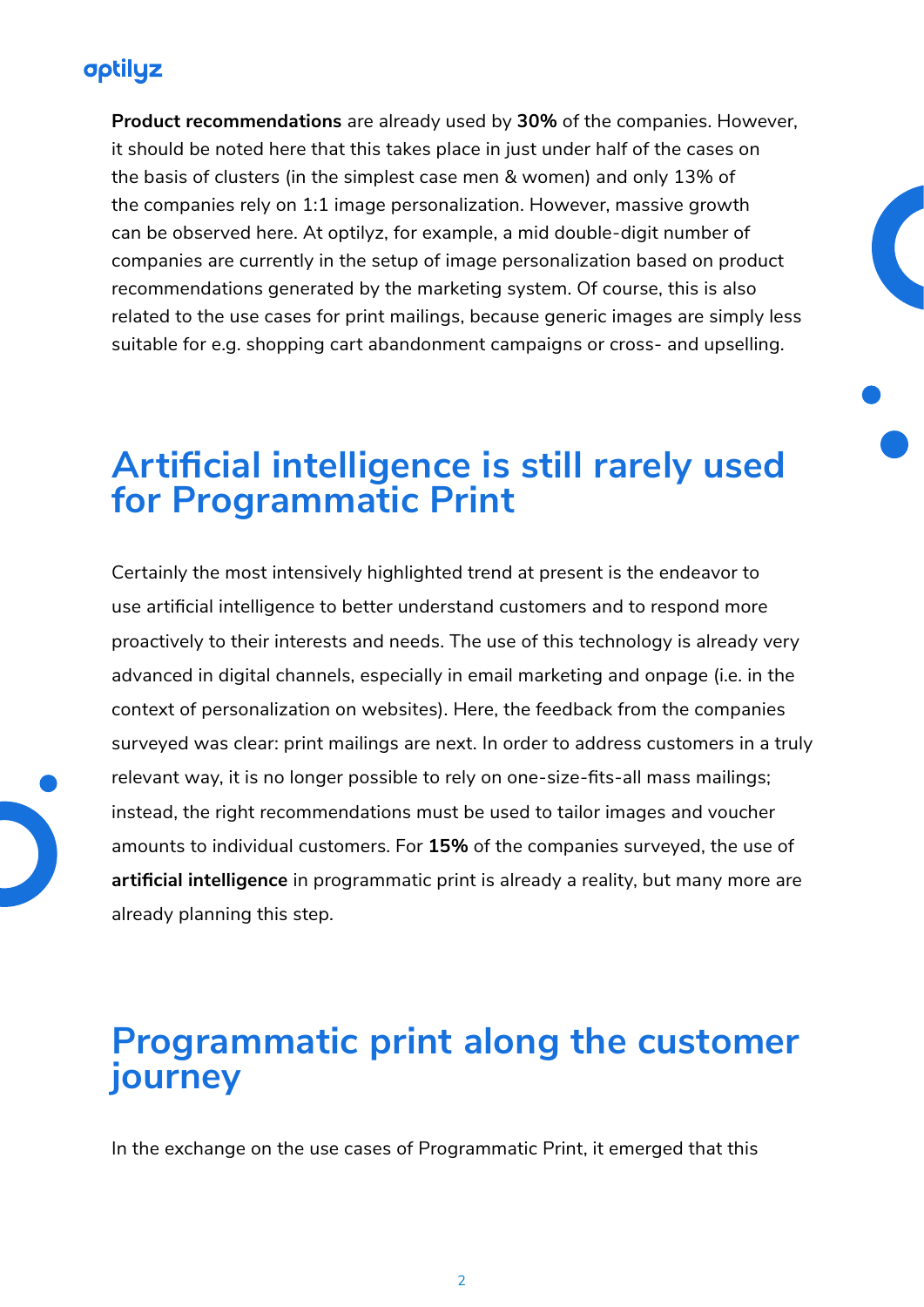technology is also very much associated with new types of touchpoints. Seasonal campaigns and mass mailings are being reduced and replaced with customer lifecycle touchpoints. The stated goal is to target customers less "en masse" and much more specifically. **68%** of companies rely on **automated triggers**. The focused use cases vary greatly by industry. In addition to the 45 interviews, we were able to draw on the optilyz benchmark database with >300 companies and thousands of campaigns and conduct analyses. The following use cases are currently in strong focus:

- **• Shopping cart abandoners**: the agility of Programmatic Print combined with image personalization makes this use case technically possible and exciting for the first time. Here, campaigns are triggered at extremely short intervals and played out to customers with unfinished purchases.
- **• Welcome campaigns**: the large number of first-time buyers generated by Corona can be converted into long-term fans extremely profitably. What is necessary for this, however, are agile triggers. After all, no one is happy about a "welcome" in a new customer loyalty program that is only played out weeks later.
- **• Personalized events**: Birthday cards are certainly the "oldest" customer lifecycle touchpoint. However, here too, Programmatic Print is leading to a rethink. Historically, birthday cards were often either pre-printed and then only personalized by laser, or even delivered on a monthly basis. In times of programmatic print, both are no longer necessary or contemporary. Delivery close to the birthday and highly personalized is the goal.
	- **• Cross- & Upselling**: Artificial intelligence and recommendation engines make it possible to recommend products to customers that perfectly match their previous purchases and click behavior. The potential compared to classic "sale" mailing is massive and image personalization through Programmatic Print is a real "breakthrough".

3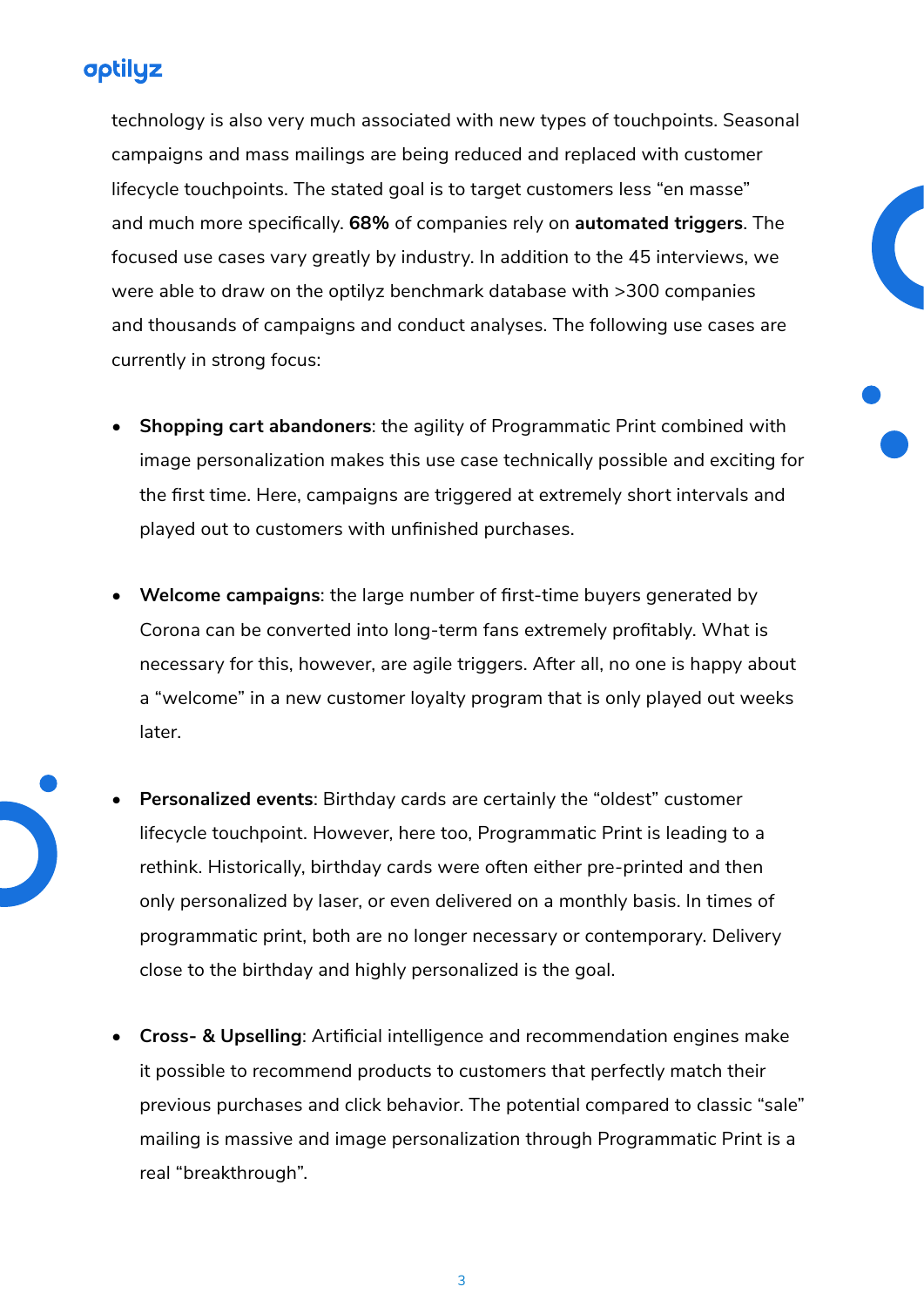• Reactivation: Reactivation campaigns are also nothing new. What Programmatic Print is causing here, however, is a move away from big seasonal "reactivation campaigns" to more agile "churn prevention touchpoints." Here, too, AI comes into play: when it calculates that a customer is at risk of churning, it can respond agilely and quickly with not only digital channels, but also postal.

These new use cases were particularly powerful when they were integrated with digital channels (especially email and app). Programmatic enables the deep integration of print into omni-channel customer journeys for the first time.

### **Programmatic Print as a Value Driver in Existing Customer Marketing**

But what is the point of all this? Every innovation must face the question of added value versus implementation effort and additional costs. It is clear that programmatic print is not the solution to all problems. Companies that do not yet have marketing automation capabilities, for example, are much less likely to benefit from this approach. In addition, not all use cases are always suitable. This is well illustrated by shopping cart abandonment campaigns: while these convert very well in the financial sector (with long decision cycles and a high need for explanation), such touchpoints are less suitable in the fashion sector, for example, even with agile targeting (also due to the duration of delivery).

However, two clear value levers can be identified, on which there was great agreement among the companies surveyed:

**• Reduced effort**: Programs (software) to control print programmatically have the potential to massively reduce manual effort, analogous to the digital channels. SFTP servers are replaced by modern interfaces and automation creates more scope for conceptual work in existing customer marketing. The **reduction in effort** was between **30-80%** depending on the setup before the introduction of

4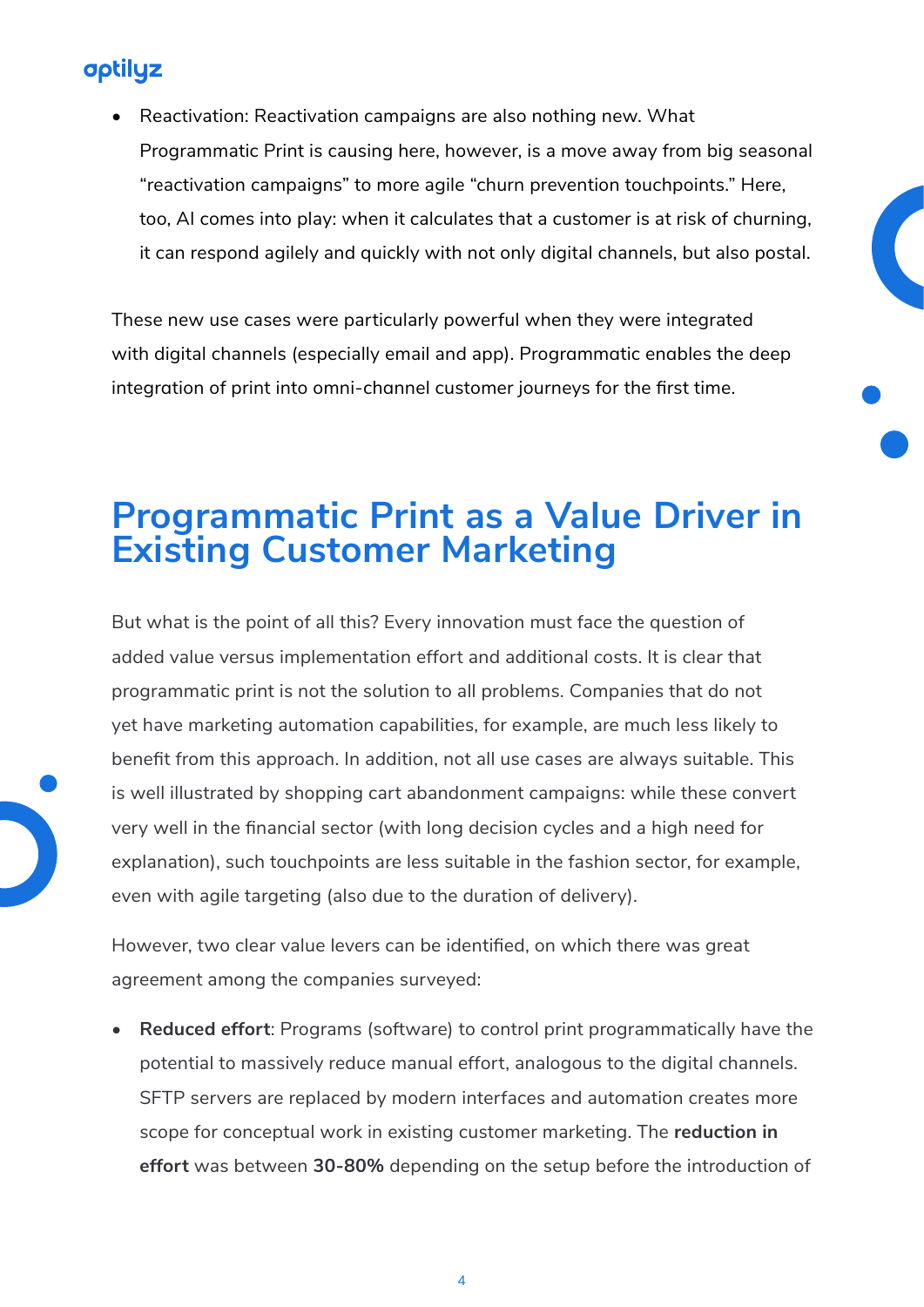

Programmatic Print processes.

**• Increased response rates**: The higher costs of print mailings (due to printing and postage) make high campaign success essential. Programmatic Print creates the opportunity to work in a more customer-centric way and to realize higher response rates through higher relevance of the channel. The range of **response uplift** for the benchmark companies was between **10-50%**.

### **Conclusion**

Programmatic print is certainly the biggest opportunity for the print channel in the last 20 years and allows it to be much better integrated into digital strategies. Here we see the channel being completely rethought and used experimentally, with mostly impressive results.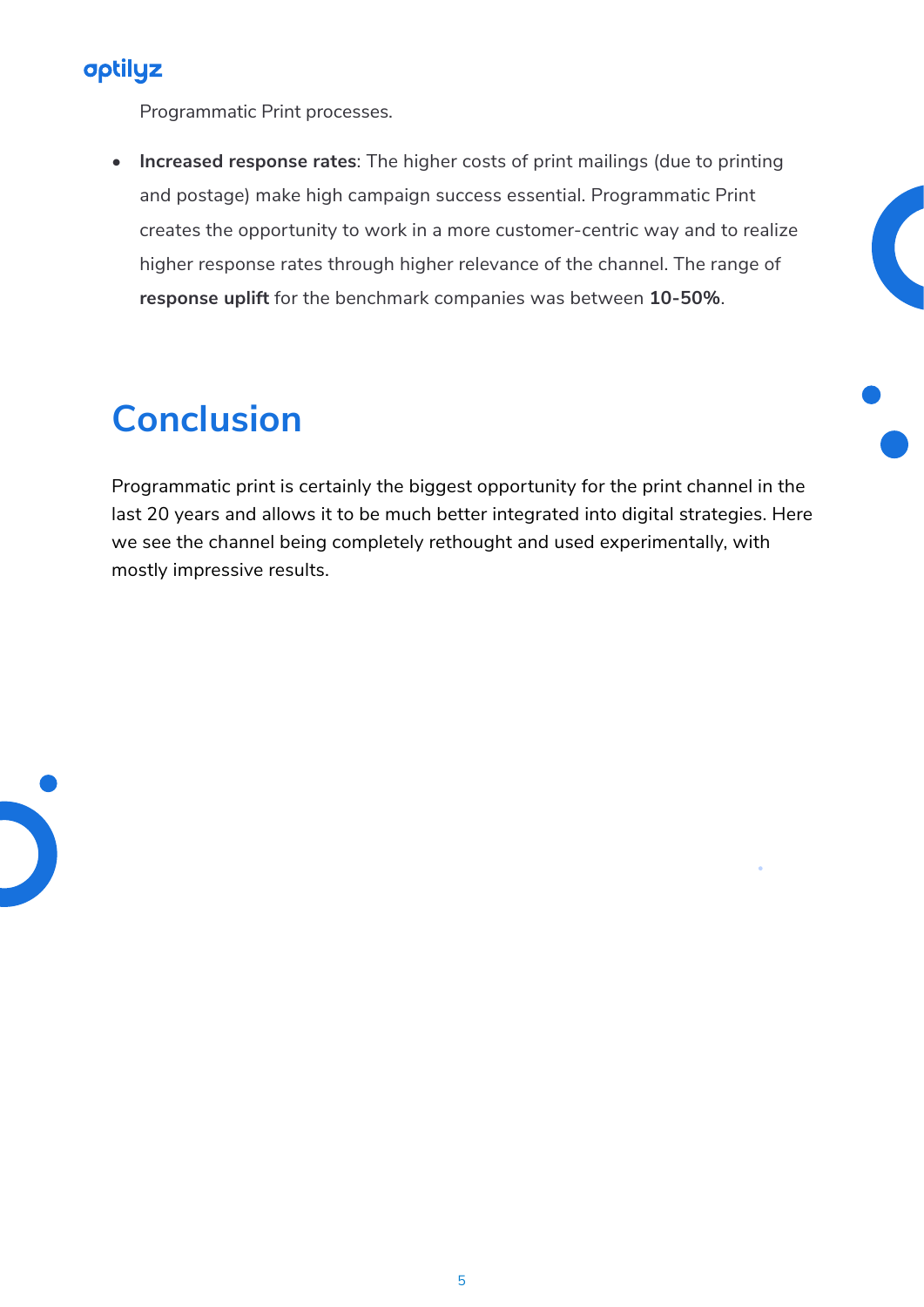### **Authors**

#### **Robert Rebholz**

Robert Rebholz is Managing Director at optilyz, a leading global software provider for print mailings. Prior to optilyz, he led the internationalization of several Internet companies. He began his career as a management consultant at Kearney. Rebholz holds degrees from UCLA and WHU.

#### **Sofie Perkowski**

Sofie Perkowski works in Marketing & Business Development at optilyz. Perkowski holds a double degree from Berlin School of Economics and Law and Metropolia University of Applied Sciences in Helsinki, Finland.